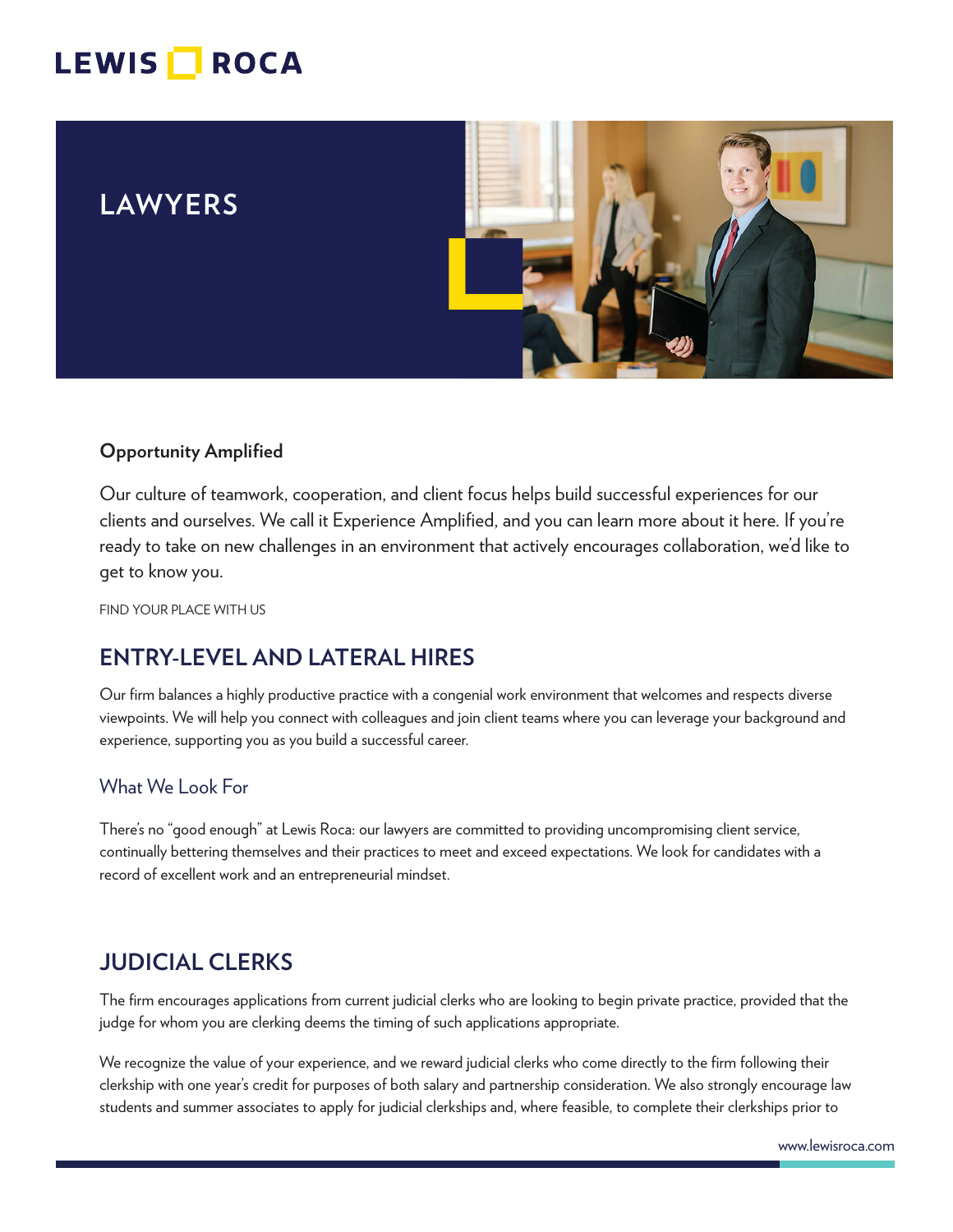

joining the firm as associates.

#### Professional Development

Our firm is fully committed to our lawyers' professional development. We offer a comprehensive Lawyer Development Program to assist you in reaching your short and long-term professional goals. The program is designed to facilitate the development of the skills and competencies that are essential for superior performance - Legal Excellence, Client Service and Development, and Leadership and Management.

In addition, as a Lewis Roca lawyer, you have access to a variety of internal and external opportunities that will support development at different stages of your career. These include mentoring, shadowing, in-house and external training, semi-annual assessments, individual development plans, annual 1:1 check-ins, partnership progress meetings, community leadership programs, and association memberships.

#### Quality of Life

There are other things in life besides law. Lewis Roca lawyers have sophisticated practices without sacrificing everything else. We expect you to spend time with your family and friends. We expect you to pursue and expand your hobbies and interests. We understand that good lawyers are healthy, well-balanced people first. At Lewis Roca we strive to balance hard work and quality of life.

Our lawyers want to lead full lives personally as well as professionally and the firm values that balance. We encourage our lawyers to take an active role in the community and the Bar, and we support their efforts to do so. Our lawyers are dedicated to a variety of charitable, pro bono, and community activities and serve on many non-profit, bar association, and minority bar boards and committees.

#### **Quotes**

I'm energized by the firm's commitment to taking on complex challenges. This is an ideal workplace for lawyers who think strategically and look for new ways to achieve successful outcomes.

Partner, Litigation Practice Group

Change is never easy, but I was impressed by the support I got from my colleagues and partners when I joined the firm. The culture here is collegial, not competitive.

Partner, Business Transactions